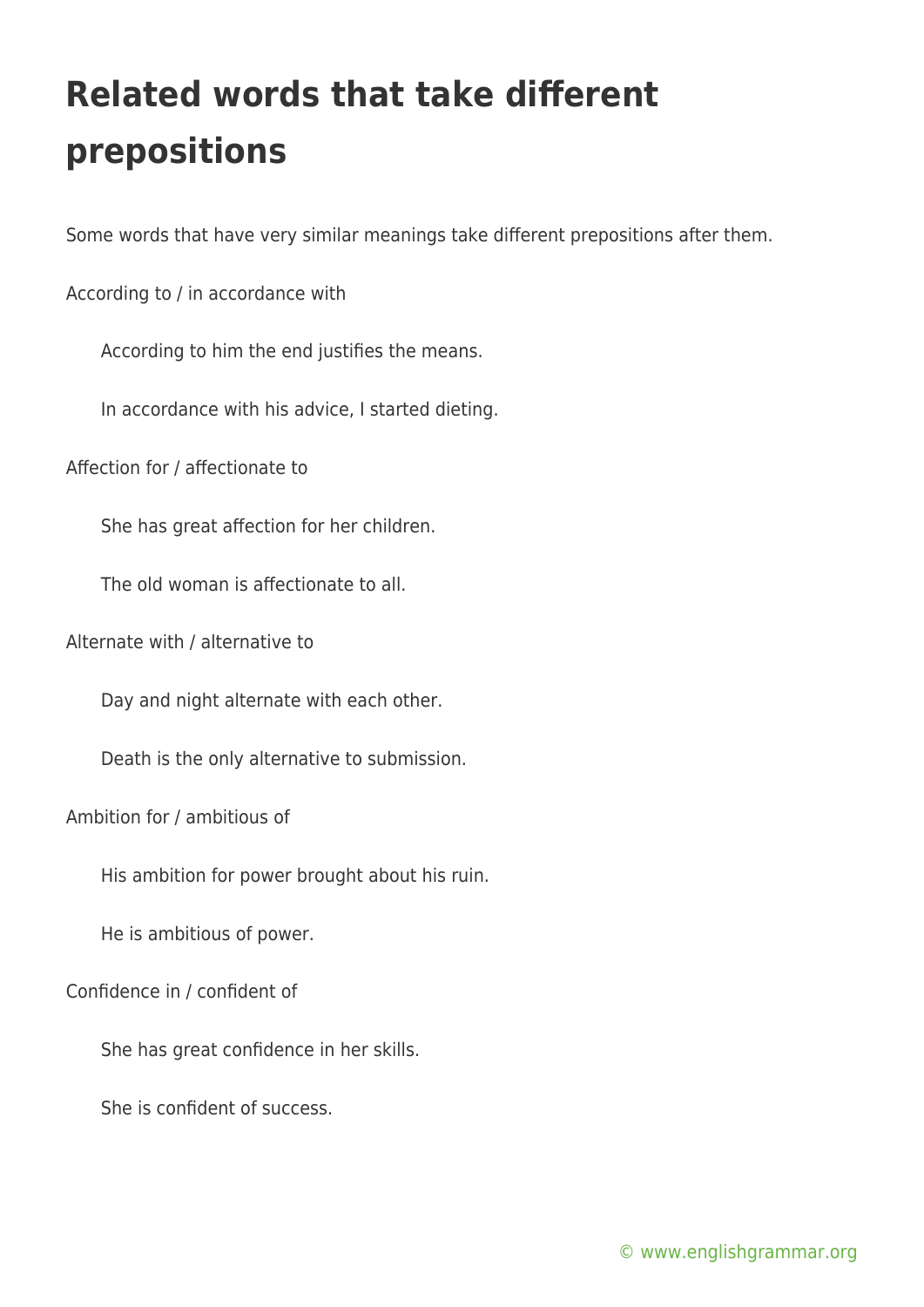## **Related words that take different prepositions**

Descend from / descendent of

He descended from a royal family.

He is a descendent of the former king of Nepal.

Desire for / desirous of

He has no desire for fame or riches.

She is desirous of meeting her children.

Except for / exception to

Except for a few spelling mistakes, this is a good essay.

I take exception to your remark.

Fond of / fondness for

She is fond of chocolates.

She has great fondness for her children.

Hinder from / hindrance to

He hindered me from going.

Unemployment is a hindrance to progress.

Infatuated with / infatuation for